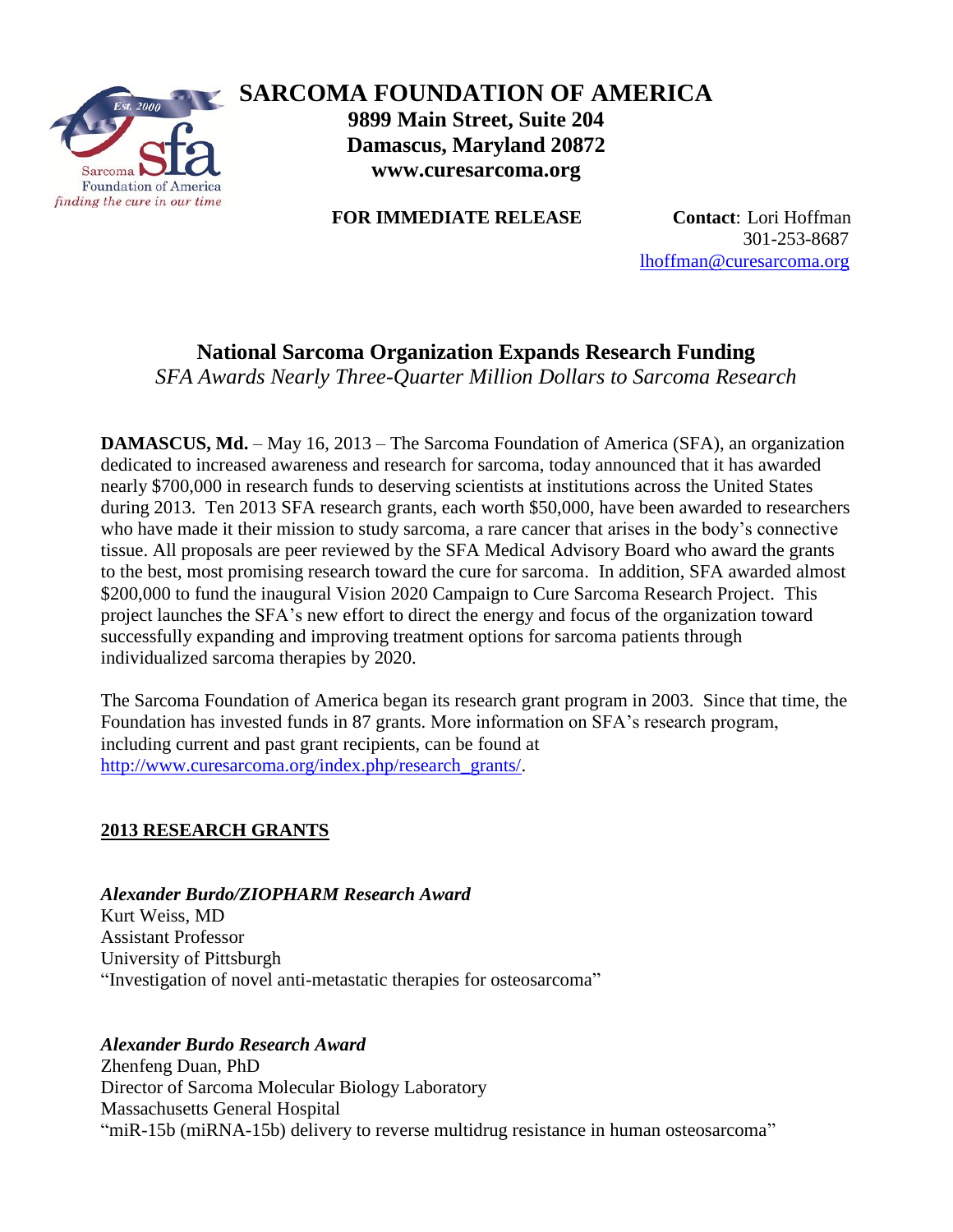#### *Jean Tweedie Memorial Research Award*

Faris Farassati, PhD, PharmD Associate Professor University of Kansas Medical Center "RalA as a novel target for treatment of MPNST"

### *Mandell/Kropp Run for a Sarcoma Cure Research Award*

Robert Canter, MD Assistant Professor University of California Davis "Targeting sarcoma cancer stem cells with natural killer cell immunotherapy"

### *Mandell/Kropp Run for a Sarcoma Cure Research Award*

Wesley Hsu, MD Director of Neurosurgical Spine Oncology Wake Forest University Health Sciences "Targeting FGFR/MEK/ERK/Brachyury pathway to inhibit chordoma cell growth"

### *Mark Herzlich Research Award*

Romel Somwar, PhD Senior Research Scientist Memorial Sloan-Kettering Cancer Center "In vivo activity and characterization of the mechanism of action of a novel class of proteasome inhibitors in Ewing's sarcoma"

### *Pittsburgh Cure Sarcoma Research Award*

Brian Van Tine, MD, PhD Assistant Professor Washington University, St. Louis "A metabolomic approach to targeting ASS1 deficient sarcomas"

### *Dr. Richard and Valerie Aronsohn Memorial Research Award*

Christine Lovly, MD, PhD Instructor in Medicine Vanderbilt University Medical Center "Identifying and characterizing actionable kinase fusions in Inflammatory Myofibroblastic Tumors"

### *Sarcoma Foundation of America Research Award*

Corinne Linardic, MD, PhD Associate Professor Duke University Medical Center "Role of SFRP3 in PAX3-FOXO1-positive alveolar rhabdomyosarcoma"